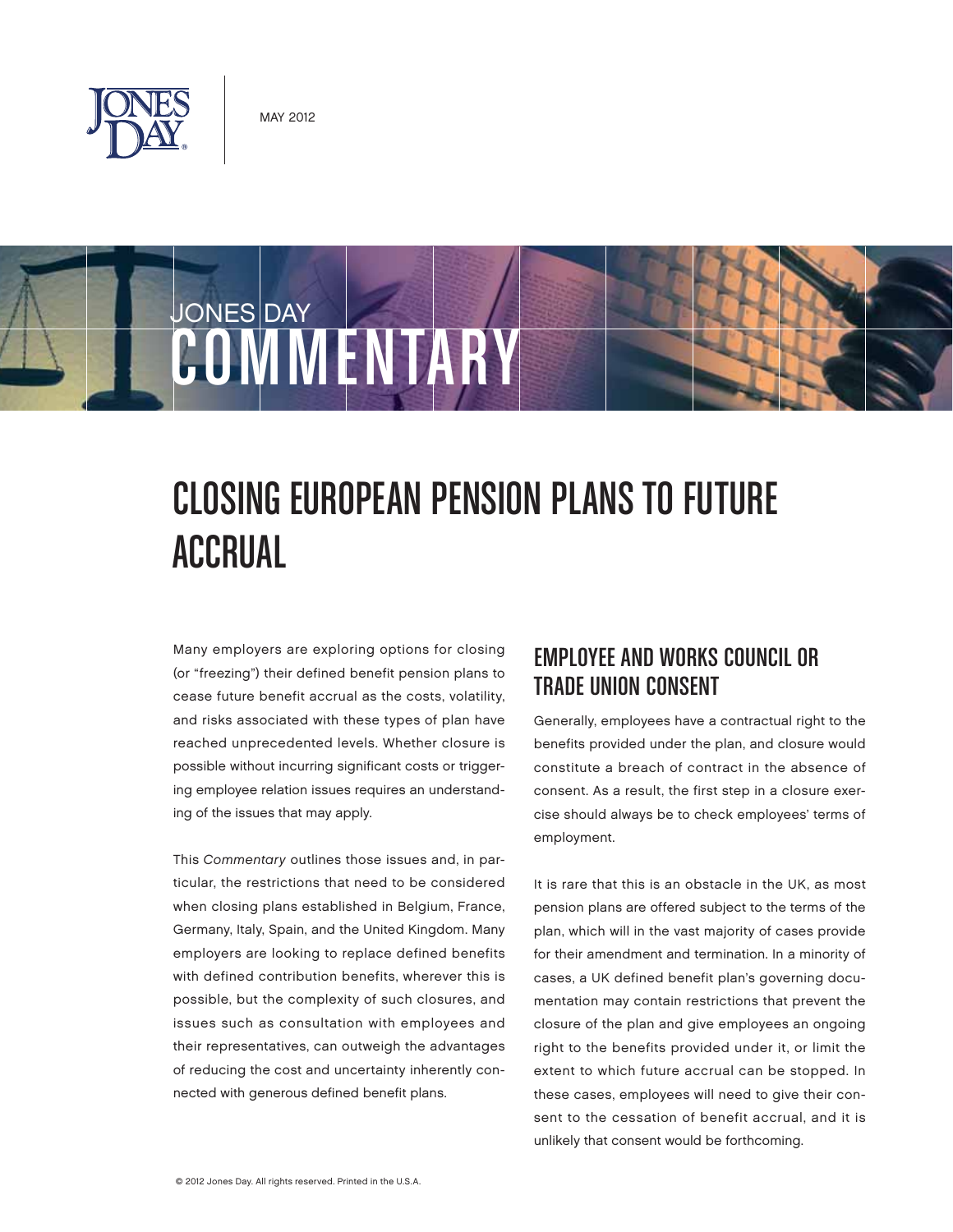Employee consent is also required in Germany, where employees have a contractual right to the benefits, and if the right is contained in a collective bargaining agreement, works council consent will also be required. In either case, unless objective reasons for the closure acceptable to the Labour Courts can be shown to exist, there is a risk that employees could successfully seek continued participation in the relevant pension plan.

In France, employee consent is required if the employee has a contractual right to the pension benefits. Collective bargaining agreements or arrangements provided through custom and practice may be modified without employee consent, although a prescribed modification procedure must be followed involving notice and, in respect of collective bargaining agreements, works council consultation.

In Spain and Belgium, consent must be given by the pension plan's governing body and by the relevant employees because a reduction in benefits is considered to be a substantial modification of the employment conditions. However, if the employees refuse consent, it may still be possible to close the plan if the employer has valid grounds (for example, economic, technical, organisational, or productive reasons for the closure).

Industry-wide plans in Italy may be closed only with the consent of the parties that set up the plans, usually the employer associations and the trade unions. Pension plans operated at the company level can be closed only with the consent of the relevant trade union, unless closure occurs in the context of a company insolvency or as a result of the termination of the business.

Replacement Benefits. In most jurisdictions, the consent of at least one interested party (i.e., employees or their representatives) will be needed for a closure. This consent is unlikely to be forthcoming unless employees are provided with a benefit of an equivalent value.

In the UK, as already mentioned, most pension plans are offered subject to the terms of the plan, which will often provide for their termination. Although trustees must generally consent to the closure of a pension plan, trustees usually take the view that their duties to plan members are confined to protecting past service benefits. They do not, as a result, tend to get involved in negotiating the level of future benefits. It is therefore possible to replace a defined benefit arrangement with a defined contribution arrangement in the UK because the consent of the employees or their representatives is not required.

Dealing with a Refusal to Consent. If employees or their representatives refuse to consent to a closure, an employer may wish to consider other options, most often the "dismissal and rehire" route. By this method, the employee is dismissed and then reemployed on different terms that do not include the right to accrual of further benefits in the pension plan.

This approach has been used with some success in the UK. Although employees who are dismissed can bring claims for unfair dismissal, the costs to the employer may well be lower than the costs of retaining a defined benefit plan, and depending on the market sector and seniority and skills of the affected employees, many employees might accept reemployment rather than bring a claim, particularly in the current economic climate. Of course, this may give rise to employee relations and reputational issues for the employer.

"Dismissal and rehire" is not an option in many other EU jurisdictions. In Germany, the dismissal would be ineffective to terminate employment. In Belgium, the employee can claim damages and also request the Labour Court to reinstate the original pension plan. In Spain, the employer could try to stop making contributions to the plan on economic, technical, or organisational grounds, but this would not have the effect of closing the plan, and this approach is susceptible to challenge. In France, the grounds for dismissal would not be the refusal by the employee to consent but the necessity for the company to close the plan, notably for economic reasons (under the French criteria), which is more difficult to establish.